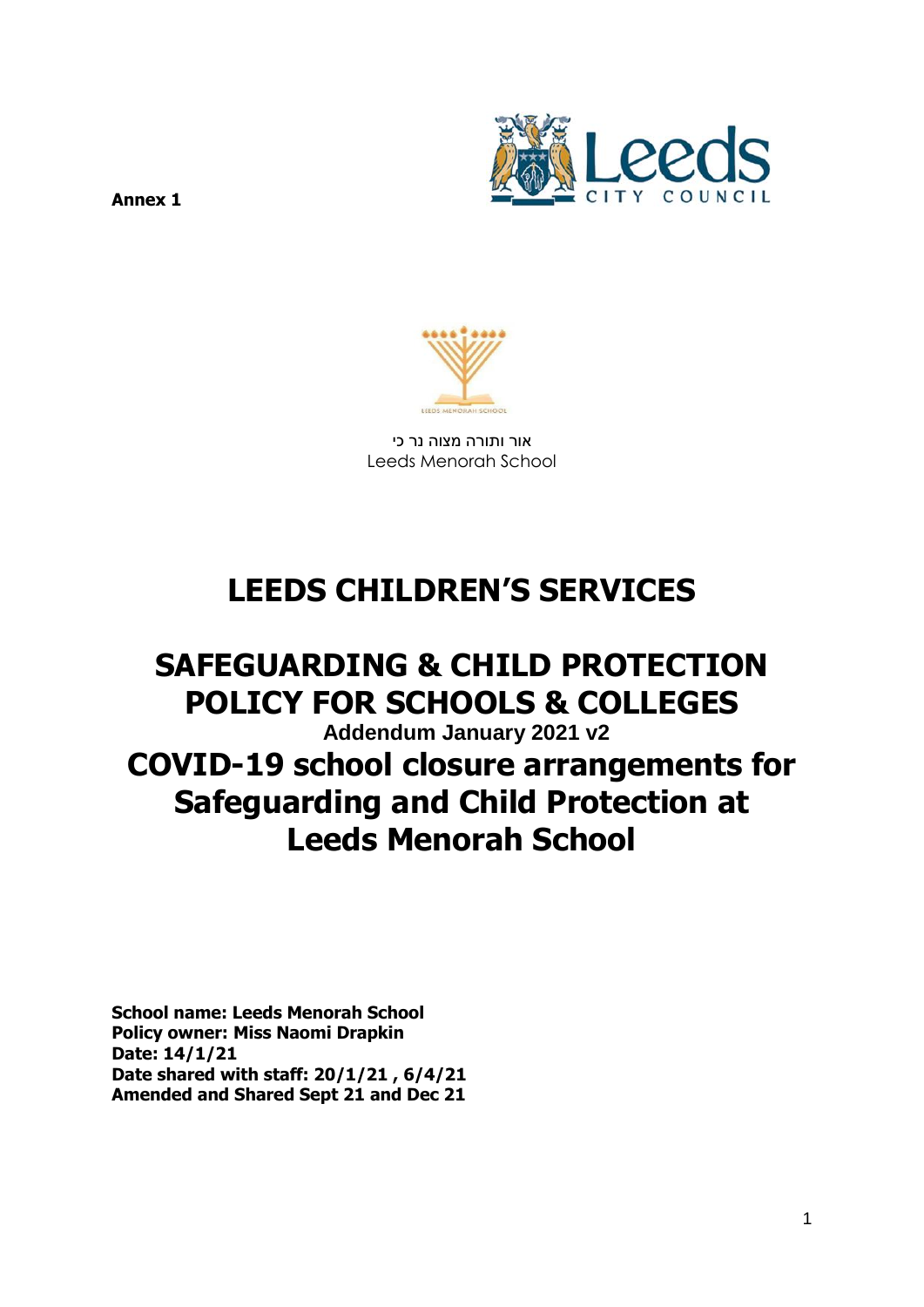## **1. Context**

From 5<sup>th</sup> January 2021 parents were asked to keep their children at home, wherever possible, and for schools to remain open only for those children of workers critical to the COVID-19 response who absolutely need to attend and children who are vulnerable and cannot be safely cared for at home.

It is the responsibility of the host school for safeguarding and child protection for all pupils who are attending regardless of whether they are on roll at that school.

All staff working in schools should understand their specific roles in the safeguarding of children.

This addendum of the Leeds Menorah School Safeguarding and Child Protection policy contains details of our individual safeguarding arrangements in the following areas:

## **2. Key contacts**

| <b>Role</b>                                                          | <b>Name</b>                                | <b>Contact</b><br>number | <b>Email</b>                                    |
|----------------------------------------------------------------------|--------------------------------------------|--------------------------|-------------------------------------------------|
| <b>School Office</b><br>Administrator                                | Mrs Catherine Taylor                       | 07765 248685             | Catherine.taylor@leedsmenorahschool.<br>org     |
| Acting Head &<br>Deputy<br>Designated<br>Safeguarding<br>Lead - DDSL | Mr Chaim Bell                              | 07890 110539             | chaimteacher@gmail.com                          |
| Designated<br>Safeguarding<br>Lead - DSL                             | Miss Naomi Drapkin<br>Mrs Catherine Taylor | 07800 662125             | Naomi.drapkin@leedsmenorahschool.o<br><u>rg</u> |
| Deputy<br>Designated<br>Safeguarding<br>Lead - DDSL                  |                                            | 07765 248685             | Catherine.taylor@leedsmenorahschool.<br>org     |
| Proprietor                                                           | <b>Ethel Refson</b>                        | 07717834689              | jrefson@gmail.com                               |
| Chair<br>οf<br>Governors                                             | Rabbi Eli Pink                             | 07875320344              | Rabbi.pink@leedsmenorahschool.org               |
| Safeguarding<br>Governor<br><b>Trustee</b>                           | Dr Michel Zar                              | 07505733234              | michel zar@hotmail.com                          |
| Parent<br>Governor<br>Health<br>and                                  | Rabbi Aaron Stroh                          | 07855 442295             | penstroh@gmail.com                              |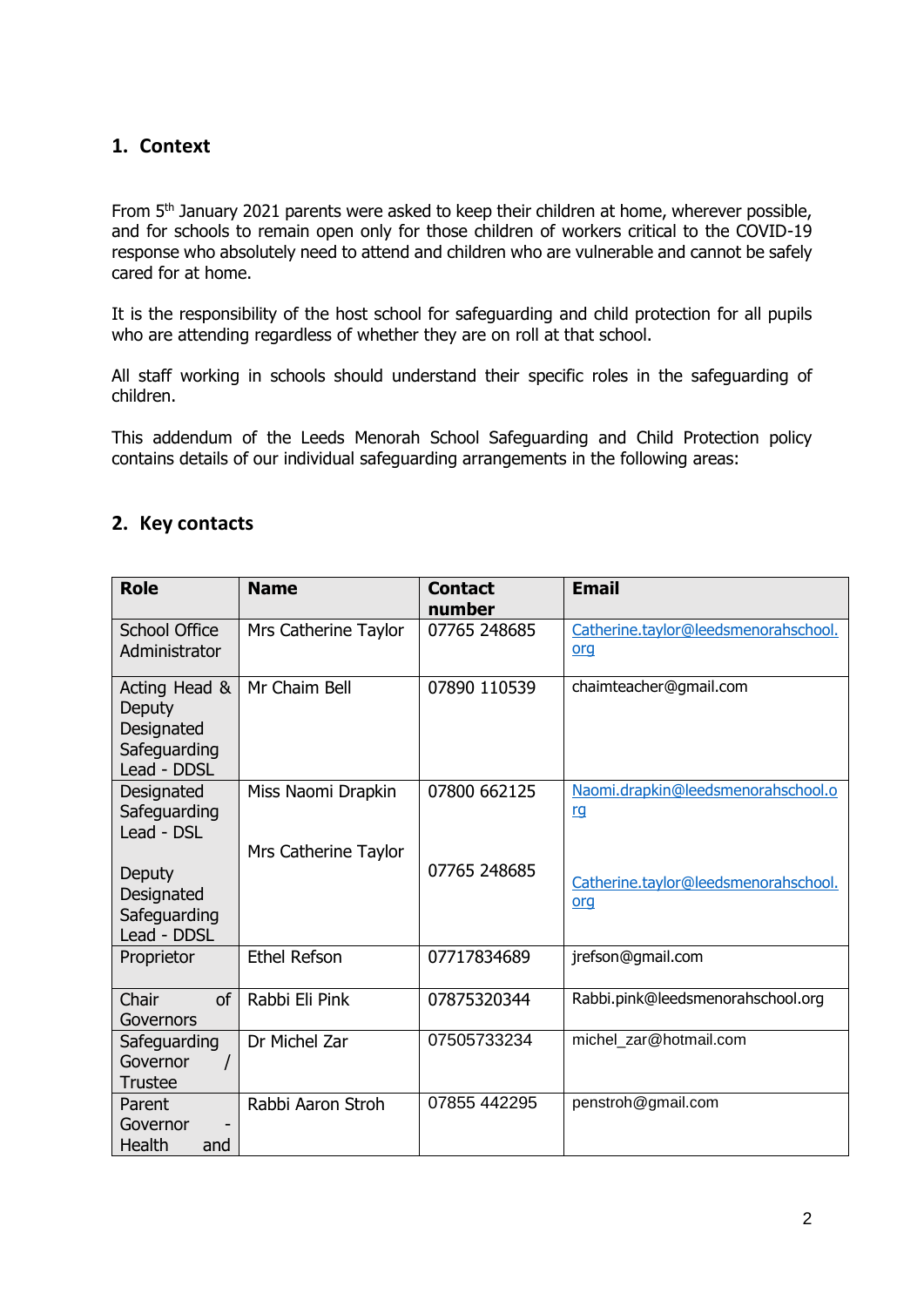| Safety           | and |  |  |
|------------------|-----|--|--|
| <b>Buildings</b> |     |  |  |

## **3. Other Key Contacts:**

| <b>Children's Services Education Safeguarding Team</b> | 0113 3789685 |
|--------------------------------------------------------|--------------|
| <b>Email: estconsultation@leeds.gov.uk</b>             |              |
| Children's social work service duty and advice team    | 0113 3760336 |
| Email: childscreening@leeds.gov.uk                     |              |
| <b>Emergency Duty Team (Out of hours)</b>              | 0113 5350600 |
| Email: childrensEDT@leeds.gov.uk                       |              |
| <b>Prevent Team</b>                                    | 0113 5350810 |
| Email: prevent@leeds.gov.uk                            |              |
| <b>LADO service</b>                                    | 0113 3789687 |
| Email: lado@leeds.gov.uk                               |              |
| <b>Leeds Schools Crisis line</b>                       | 0113 3783645 |

## **4. Vulnerable children**

As outlined in government guidance published in January 2021 vulnerable children and young people are defined as those who:

- are assessed as being in need under section 17 of the Children Act 1989, including children and young people who have a child in need plan, a child protection plan or who are a looked-after child;
- have an education, health and care (EHC) plan;
- have been identified as otherwise vulnerable by educational providers or local authorities (including children's social care services), and who could therefore benefit from continued full-time attendance, this might include:
	- $\circ$  children and young people on the edge of receiving support from children's social care services or in the process of being referred to children's services
	- o adopted children or children on a special guardianship order
	- o those at risk of becoming NEET ('not in employment, education or training')
	- $\circ$  those living in temporary accommodation
	- o those who are young carers
	- $\circ$  those who may have difficulty engaging with remote education at home (for example due to a lack of devices or quiet space to study)
	- o care leavers
	- $\circ$  others at the provider and local authority's discretion including pupils and students who need to attend to receive support or manage risks to their mental health.

Eligibility for free school meals in and of itself is not a determining factor in assessing vulnerability.

Senior leaders, especially the Designated Safeguarding Lead (and deputy) know who our most vulnerable children are. They have the flexibility to offer a place to those on the edge of receiving children's social care support.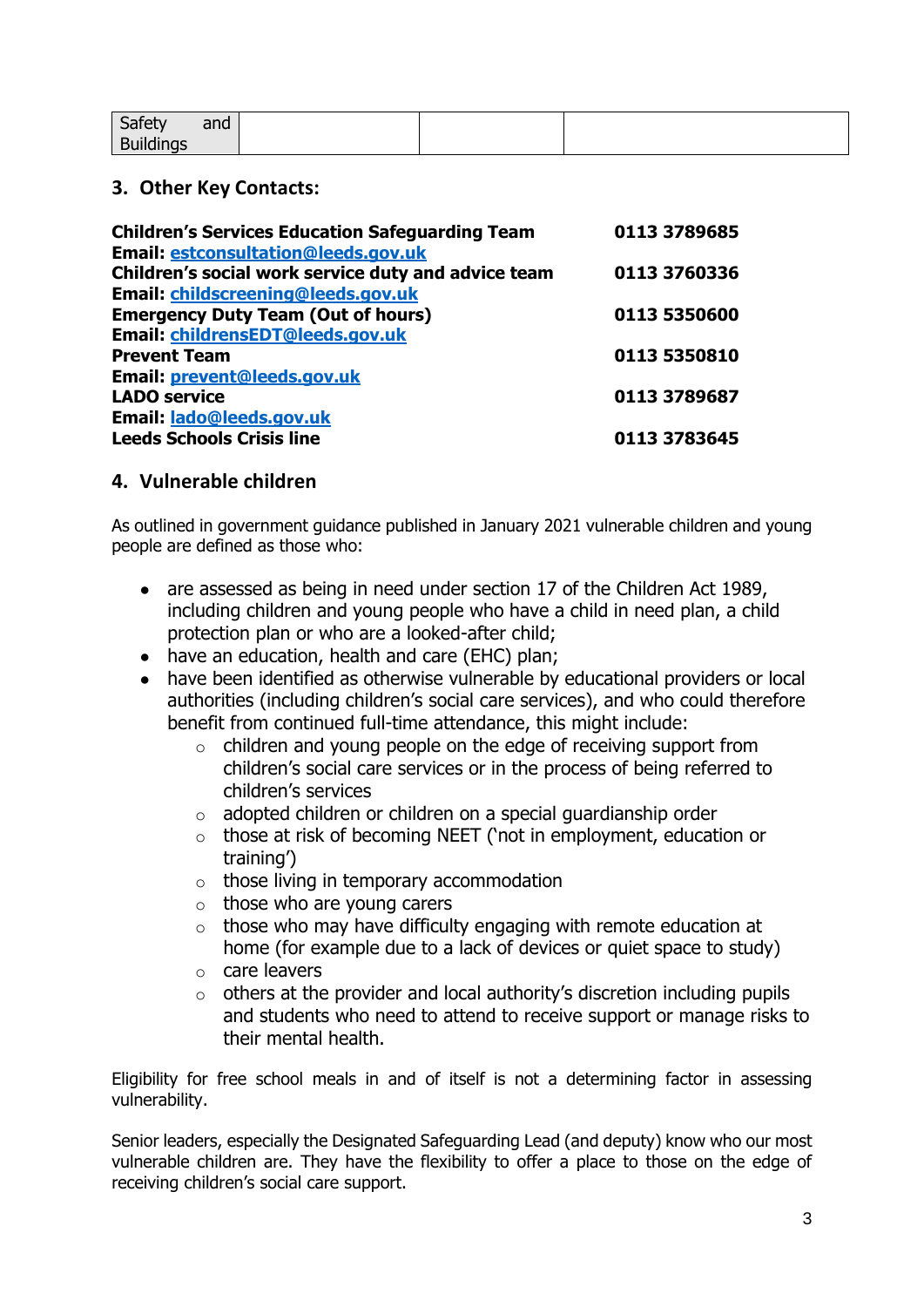Leeds Menorah School will continue to work with and support children's social workers to help protect vulnerable children. This includes working with and supporting children's social workers and the local authority virtual school head (VSH) for looked-after and previously looked-after children. The lead person for this will be: Miss Naomi Drapkin

There is an expectation that vulnerable children who have a social worker will attend an education setting, so long as they do not have underlying health conditions that put them at increased risk. In circumstances where a parent does not want to bring their child to an education setting, and their child is considered vulnerable, the social worker and Leeds Menorah School will explore the reasons for this directly with the parent.

Where parents are concerned about the risk of the child contracting COVID19, Leeds Menorah School or the social worker will talk through these anxieties with the parent/carer following the advice set out by Public Health England.

Leeds Menorah School will encourage our vulnerable children and young people to attend a school, including remotely if needed.

## **5. Attendance monitoring**

Children for whom on-site provision is being provided should be recorded in line with the normal school attendance requirements.

Children who are not attending school due to the lockdown, quarantining or waiting for Test results should be marked with 'code x'

Leeds Menorah School (LMS) and social workers will agree with parents/carers whether children in need should be attending school. LMS will then follow up on any pupil that they were expecting to attend, who does not. LMS will also follow up with any parent or carer who has arranged care for their child or children and they subsequently do not attend. Phone calls will be made to the parents/carers in these circumstances.

To support the above, LMS will, when communicating with parents/carers and carers, confirm emergency contact numbers are correct and ask for additional emergency contact numbers if possible. In all circumstances where a vulnerable child does not take up their place at school, or discontinues, LMS will notify their social worker.

Children on the Clinically Extremely Vulnerable list are not expected to attend school.

## **6. Designated Safeguarding Lead**

Leeds Menorah School has a Designated Safeguarding Lead (DSL) and 2 Deputy DSLs.

The Designated Safeguarding Lead is: Miss Naomi Drapkin

The Deputy Designated Safeguarding Lead are: Mr Bell and Mrs Catherine Taylor The optimal scenario is to have a trained DSL (or deputy) available on site. Where this is not the case a trained DSL (or deputy) will be available to be contacted via phone or online video - for example when working from home.

Where a trained DSL (or deputy) is not on site, in addition to the above, a senior leader will assume responsibility for co-ordinating safeguarding on site.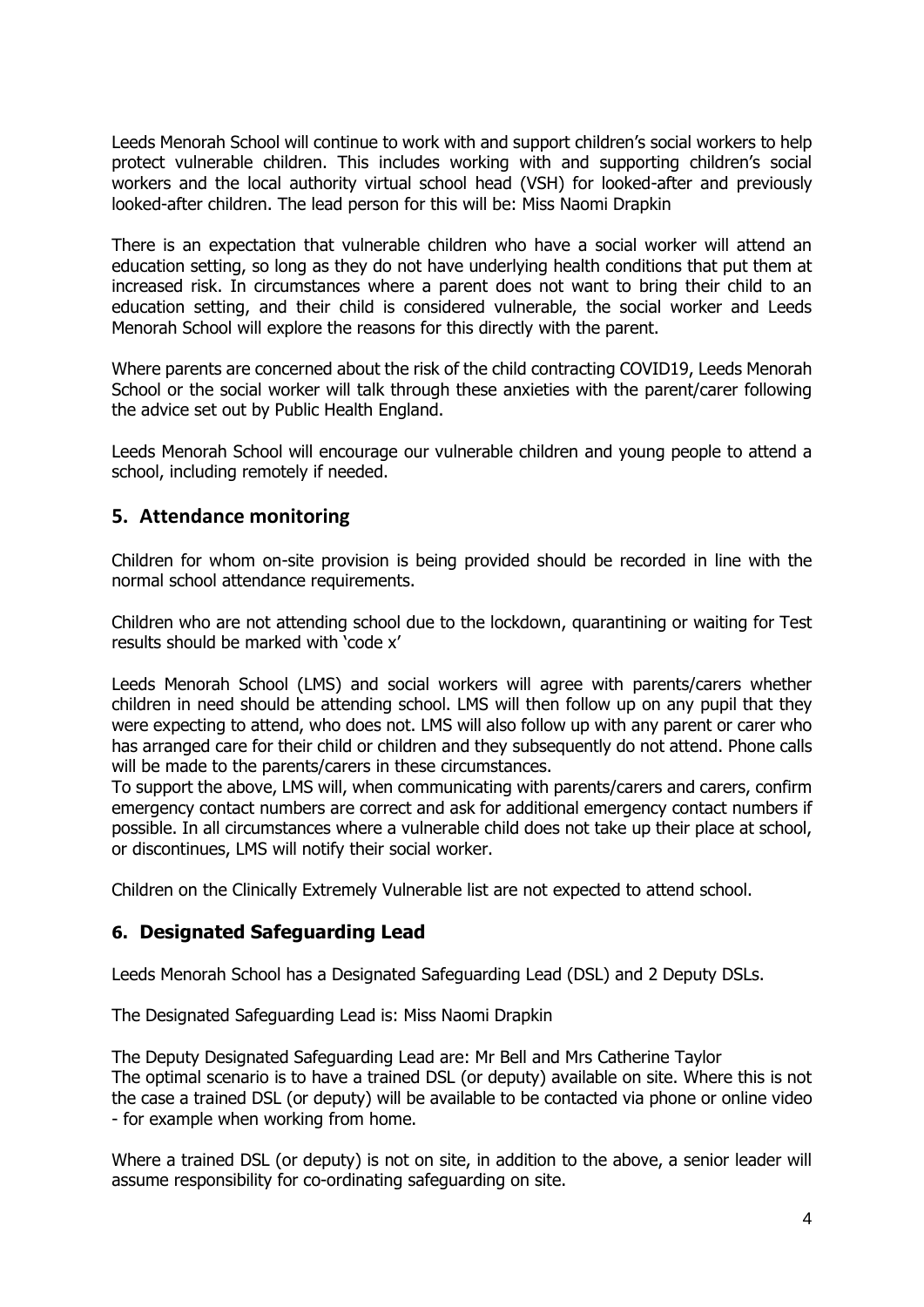This might include updating and managing access to child protection records both offline or online management system, and liaising with the offsite DSL (or deputy) and as required liaising with children's social workers where they require access to children in need and/or to carry out statutory assessments at the school or college.

It is important that all Leeds Menorah School staff and volunteers have access to a trained DSL (or deputy). On each day, the staff on site will be made aware of who that person is and how to contact them. All onsite staff should be made aware of the children's services education safeguarding team consultation line number (0113 3789685) should a DSL be unavailable and they require safeguarding advice.

The DSL will continue to engage with social workers, and attend all multi-agency meetings, which can be done remotely.

The senior DSL will ensure that operational staff with designated safeguarding responsibilities, access regular supervision, which can be undertaken remotely through electronic communications (e.g. skype, mobile communications etc..)

## **7. Reporting a concern**

Where staff have a concern about a child, they should continue to follow the process outlined in the school Safeguarding Policy. This includes making a cause for concern report and formally recording concerns with the DSL – Miss Naomi Drapkin.

Staff are reminded of the need to report any concern immediately and without delay.

Where staff are concerned about an adult working with children in the school, they should contact Acting Headteacher - Mr Bell, 07890 110539, [chaimteacher@gmail.com](mailto:chaimteacher@gmail.com) who will contact the DSL. If there is a requirement to make a notification to the Acting Headteacher whilst away from school, this should be done verbally and followed up with an email to the Acting Headteacher and DSL.

Concerns around the Acting Headteacher should be directed to the Chair of Governors: Rabbi Eliyohu Pink, 07875 320344, [rabbi.pink@leedsmenorahschool.org](mailto:rabbi.pink@leedsmenorahschool.org)

All staff must follow Part 4 of Keeping Children Safe in Education (2021) and the local authority model safeguarding model child protection policy (section 10.2) guidance for managing allegations against staff. The case manager must use the local authority designated officer (LADO) notification form (see Appendix 13 of local authority model safeguarding model child protection policy) in order to assess the level of concern. As part of this initial consideration, the case manager should consult with their school's HR Advisor/provider/contact. The completed LADO notification form must be sent to [lado@leeds.gov.uk](mailto:lado@leeds.gov.uk) within one working day of the allegation being made.

The education safeguarding team manager (Raminder Aujla [raminder.aujla@leeds.gov.uk](mailto:raminder.aujla@leeds.gov.uk)) will continue to offer support in the process of managing allegations.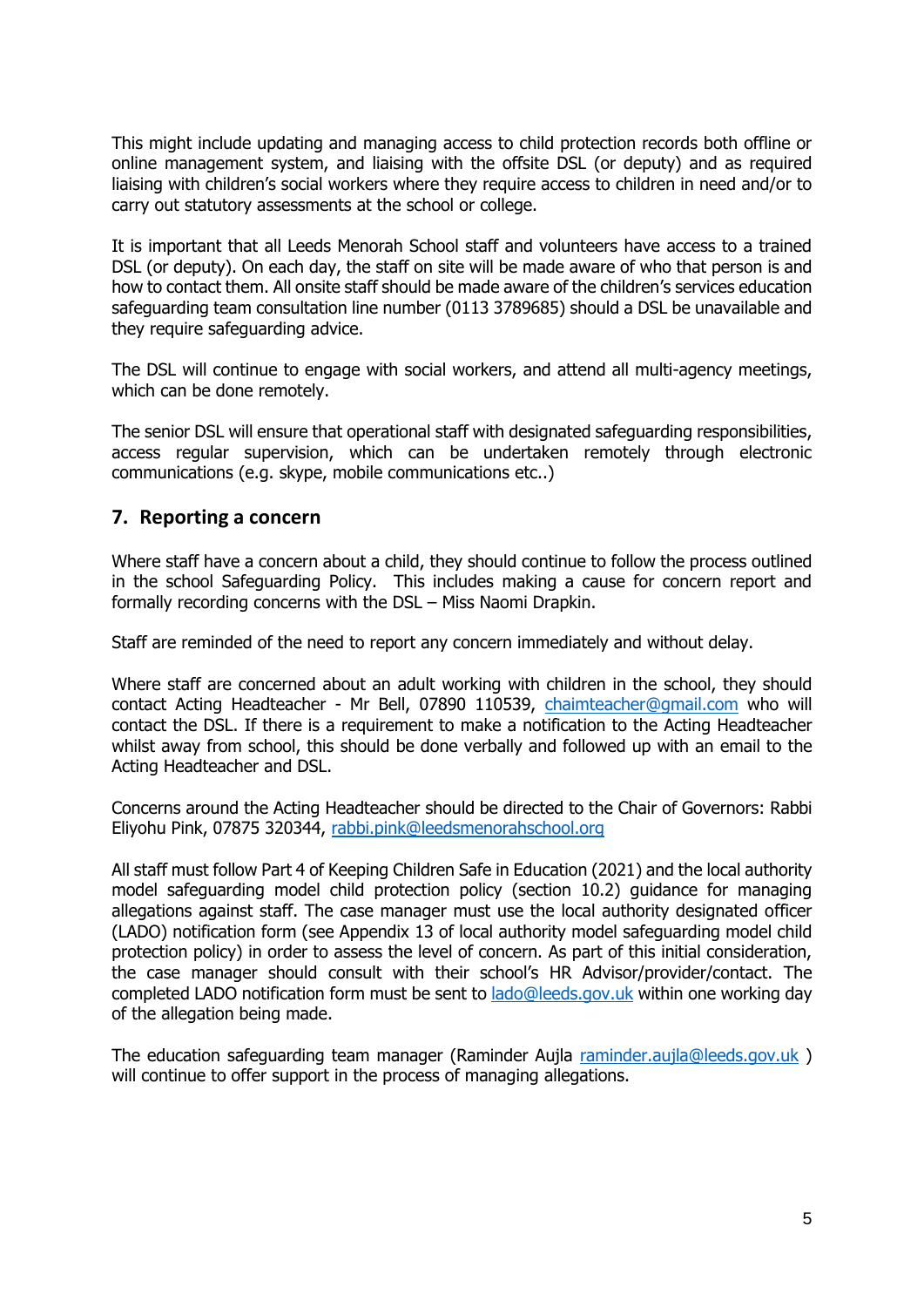## **8. Safeguarding Training and induction**

For the period COVID-19 measures are in place, a DSL (or deputy) who has been trained will continue to be classed as a trained DSL (or deputy) even if access to their refresher training delayed. Refresher safeguarding training for all staff can be accessed remotely through <https://www.leedsforlearning.co.uk/>

All existing school staff have had safeguarding training and have read Part 1 of Keeping Children Safe in Education (2021). The DSL should communicate with staff any new local arrangements, so they know what to do if they are worried about a child.

Where new staff are recruited, or new volunteers enter Leeds Menorah School, they will continue to be provided with a safeguarding induction and training. The local authority education safeguarding team child protection training offer can be accessed remotely through <https://www.leedsforlearning.co.uk/>

Upon arrival, new staff will be issued with the statutory safeguarding documents as outlined in Part One of Keeping Children Safe In Education 2021 including a copy of the receiving setting's safeguarding and child protection policy, guidance for safer working practice for staff working in educational settings, behaviour policy, children missing education procedures, online safety policy including acceptable use and confirmation of local processes and confirmation of DSL arrangements.

#### **9. Safer recruitment/volunteers and movement of staff**

It remains essential that people who are unsuitable are not allowed to enter the children's workforce or gain access to children. When recruiting new staff, Leeds Menorah School will continue to follow the relevant safer recruitment processes for their setting, including, as appropriate, relevant sections in part 3 of Keeping Children Safe in Education (2021) (KCSIE).

In response to COVID-19, the Disclosure and Barring Service (DBS) has made changes to its guidance on standard and enhanced DBS ID checking to minimise the need for face-to-face contact. [https://www.gov.uk/government/news/covid-19-changes-to-dbs-id-checking](https://www.gov.uk/government/news/covid-19-changes-to-dbs-id-checking-guidelines)**[guidelines](https://www.gov.uk/government/news/covid-19-changes-to-dbs-id-checking-guidelines)** 

Individuals who have lived or worked outside the UK must undergo the same checks as all other staff in schools or colleges (set out in paragraphs 154 and 160). This includes obtaining (via the applicant) an enhanced DBS certificate (including barred list information, for those who will be engaging in regulated activity) even if the individual has never been to the UK. In addition, schools and colleges must make any further checks they think appropriate so that any relevant events that occurred outside the UK can be considered. These checks could include, where available: • criminal records checks for overseas applicants - Home Office guidance can be found on GOV.UK; and for teaching positions

• obtaining a letter of professional standing from the professional regulating authority in the country in which the applicant has worked. Advice about which regulatory or professional body applicants should contact is available from the National Recognition Information Centre for the United Kingdom, UK NARIC. <https://www.enic.org.uk/>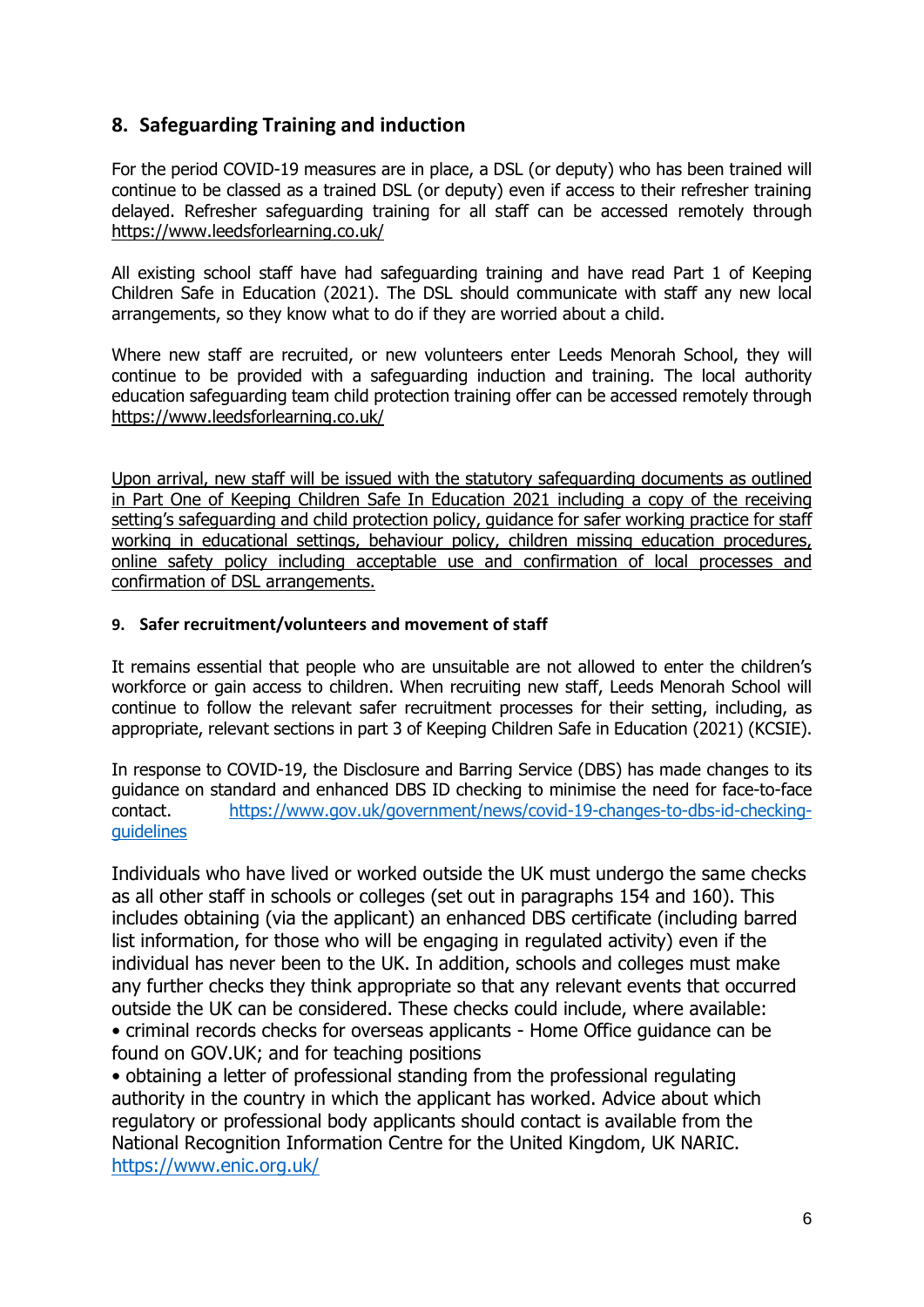If staff are deployed from another education or children's workforce setting to our school, we will take into account the DfE supplementary guidance on safeguarding children during the COVID-19 pandemic and will accept portability as long as the current employer confirms in writing that:

- the individual has been subject to an enhanced DBS and children's barred list check
- there are no known concerns about the individual's suitability to work with children
- there is no ongoing disciplinary investigation relating to that individual

Where Leeds Menorah School are utilising volunteers, we will continue to follow the checking and risk assessment process as set out in paragraphs 261 to 267 of KCSIE (2021). Under no circumstances will a volunteer who has not been checked be left unsupervised or allowed to work in regulated activity.

Leeds Menorah School will continue to follow the legal duty to refer to the DBS anyone who has harmed or poses a risk of harm to a child or vulnerable adult. Full details can be found at paragraph 329-334 of KCSIE (2021).

Leeds Menorah School will continue to consider and make referrals to the Teaching Regulation Agency (TRA) as per paragraph 334 of KCSIE (2021) and the TRA's 'Teacher misconduct advice for making a referral.

During the COVID-19 period all referrals should be made by emailing [Misconduct.Teacher@education.gov.uk](mailto:Misconduct.Teacher@education.gov.uk)

Whilst acknowledging the challenge of the current National emergency, it is essential from a safeguarding perspective that any school is aware, on any given day, which staff/volunteers will be in the school or college, and that appropriate checks have been carried out, especially for anyone engaging in regulated activity. As such, Leeds Menorah School will continue to keep the single central record (SCR) up to date as outlined in paragraphs 164 to 171 in KCSIE (2021).

## **10.Online safety in schools and colleges**

Leeds Menorah School will continue to provide a safe environment, including online. This includes the use of an online filtering system.

Where students are using computers in school, appropriate supervision will be in place.

## **11.Children and online safety away from school and college**

Where students are using digital technology away from school for the purposes of remote learning, the duty to ensure appropriate supervision is the responsibility of the child's parent/carer as outlined in Online safety at school and home Policy.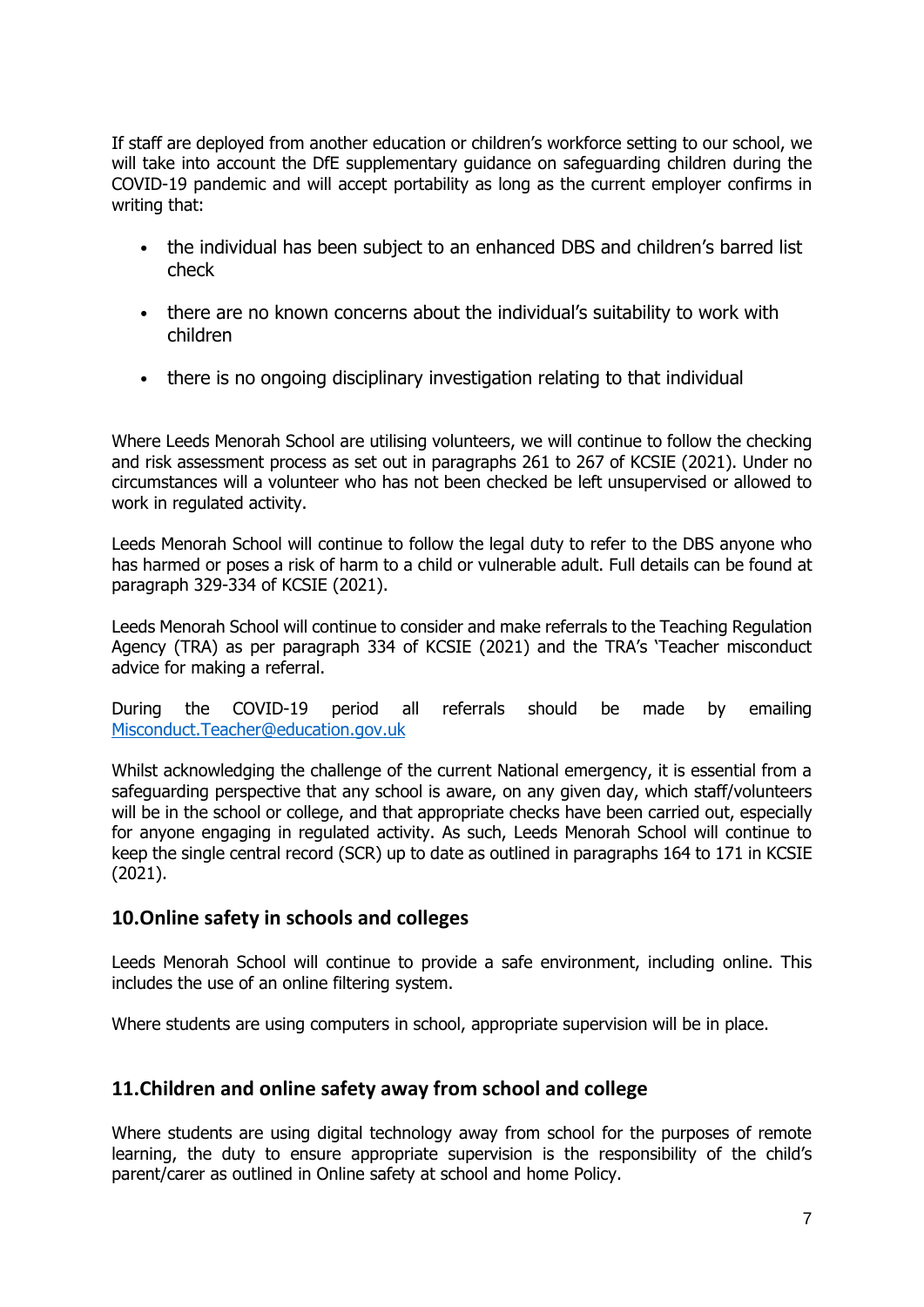It is important that all staff who interact with children, including online, continue to look out for signs a child may be at risk. Any such concerns should be dealt with as per the Child Protection Policy and where appropriate referrals should still be made to children's social care and as required, the police.

Online teaching should follow the same principles as set out in the Guidance for safer working practice (including Covid-19 Addendum) for those working with children and young people in education settings (National Safer Recruitment Consortium May 2019).

Leeds Menorah School will ensure any use of online learning tools and systems is in line with privacy and data protection/GDPR requirements.

Below are some things to consider when delivering virtual lessons, especially where webcams are involved:

- No 1:1s, groups only. In cases where 1:1 tuition is essential, staff must seek formal written agreement from a senior manager and the pupil's parent.
- Staff and children must wear suitable clothing, as should anyone else in the household.
- Where staff are working remotely any technology used for communication should be in appropriate areas, staff need to be mindful that backgrounds do not compromise personal confidentiality or breach the guiding principles of safer working practice guidance for staff working in educational settings.
- Our school reserve the right for staff members to record live streamed sessions with pupils as a log of the activity. By joining the learning session parents give permission for this to happen.
- The purpose of any potential recording of live sessions would be so that the video can be reviewed if any issues were to arise.
- Live classes should be kept to a reasonable length of time, or the streaming may prevent the family 'getting on' with their day.
- Recording of live sessions may be particularly appropriate when there is only one member of staff on the call and no 'supervising' second adult is available on the feed.
- If live streams are to be recorded, this should be reflected in communication with staff, parents and children and highlighted in the acceptable use policy
- Language must be professional and appropriate, including any family members in the background.
- Staff must only use platforms specified by senior managers and approved by our IT network manager / provider to communicate with pupils
- Staff should record attendance on the online register Online Register 2021 (https://docs.google.com/spreadsheets/d/1VEvFJsk6qX-5rdyjA9zzeZChRNlk8ULffTIh1PB3d2Y/edit?usp=sharing)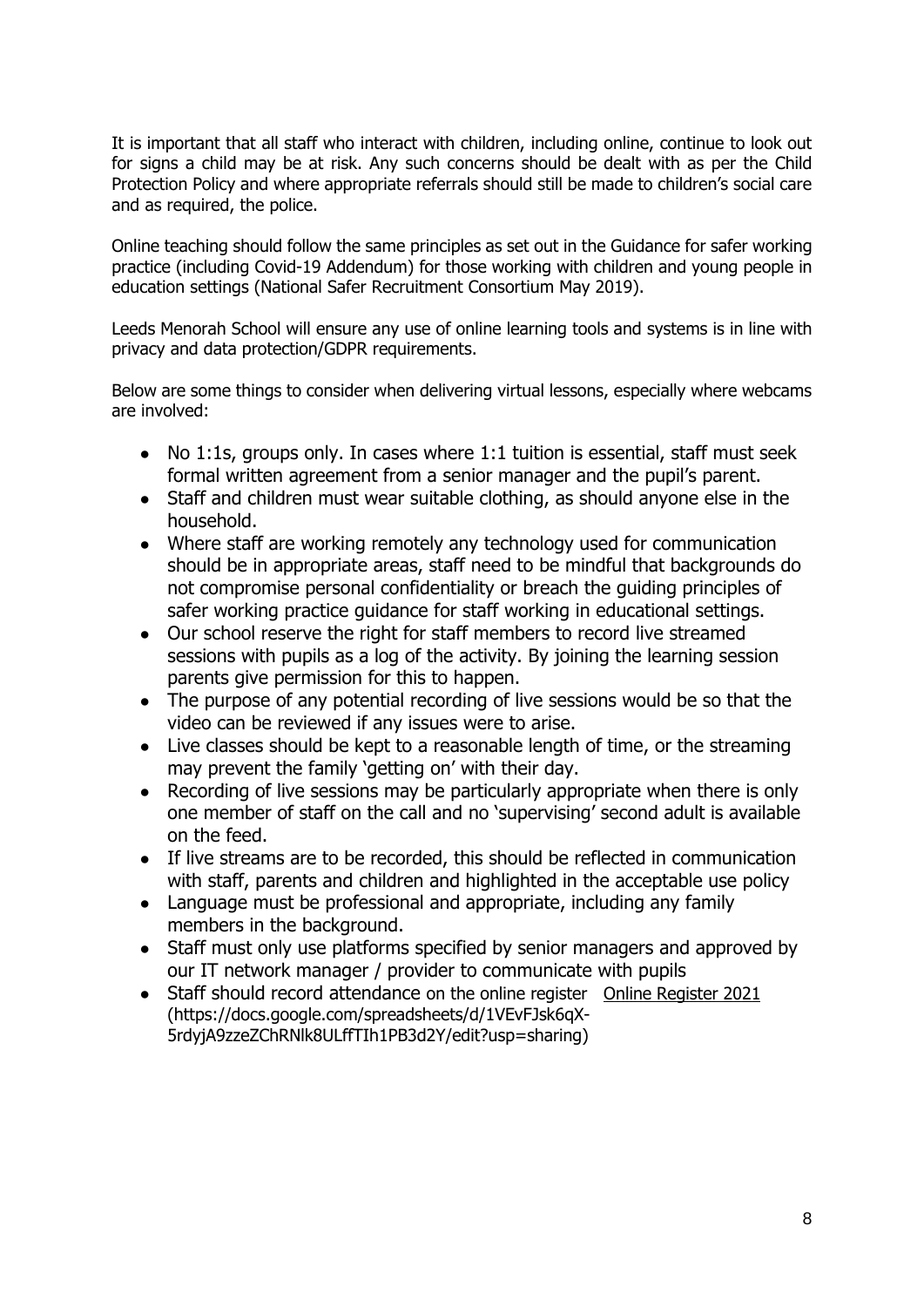## **12.Supporting children not in school**

Leeds Menorah School is committed to ensuring the safety and wellbeing of all its children and young people.

Where the DSL has identified a child to be on the edge of social care support, or who would normally receive pastoral-type support in school, they should ensure that a robust communication plan is in place for that child or young person.

Details of this plan must be recorded, as should a record of all contacts made.

The communication plans can include: remote contact, phone contact, door-step visits. Other individualised contact methods should be considered and recorded.

Leeds Menorah School and its DSL will work closely with all stakeholders to maximise the effectiveness of any communication plan.

This plan must be reviewed regularly and where concerns arise, the DSL will consider any referrals as appropriate.

The school will share safeguarding messages on its website and social media pages.

Leeds Menorah School recognises that school is a protective factor for children and young people, and the current circumstances, can affect the mental health of pupils and their parents/carers. Staff at Leeds Menorah School need to be aware of this when setting expectations for pupils who are engaging in remote learning.

#### **13.Supporting children in school**

Leeds Menorah School is committed to ensuring the safety and wellbeing of all its students.

Leeds Menorah School will continue to be a safe space for all children to attend and flourish. The Headteacher will ensure that appropriate staff are on site and staff to pupil ratio numbers are appropriate, to maximise safety.

Leeds Menorah School will refer to the Government guidance for education and childcare settings on how to implement social distancing and continue to follow the advice from Public Health England on handwashing and other measures to limit the risk of spread of COVID19.

Leeds Menorah School will ensure that where we care for children of critical workers and vulnerable children on site, we ensure appropriate support is in place for them.

Where Leeds Menorah School has concerns about the impact of staff absence – such as our Designated Safeguarding Lead or first aiders – we will discuss them immediately with the local authority education safeguarding team and/or health and safety team.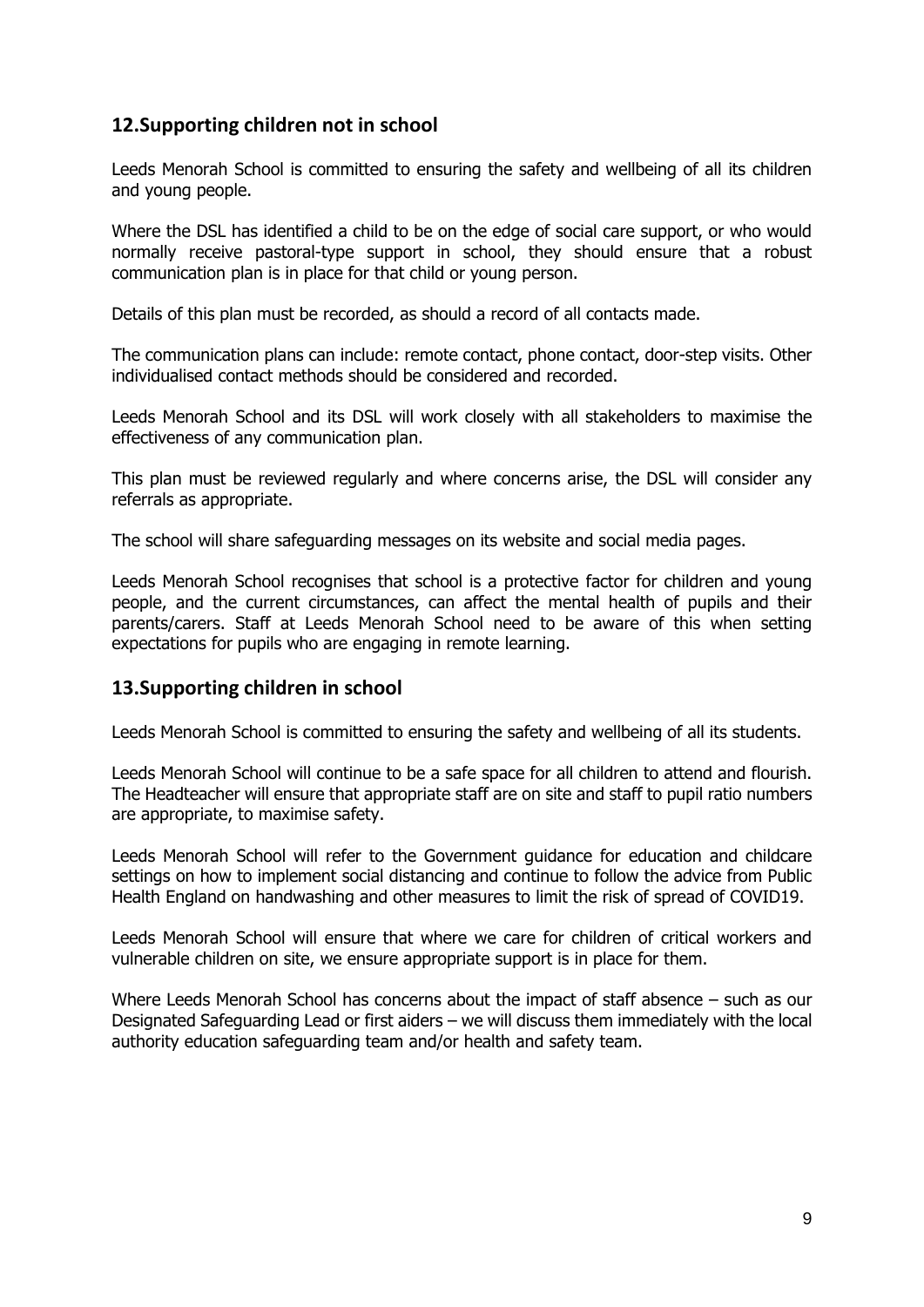## **14.Peer on Peer Abuse**

Leeds Menorah School recognises that during the closure a revised process may be required for managing any report of such abuse and supporting victims**.** 

Where a school receives a report of peer on peer abuse, they will follow the principles as set out in part 5 of KCSIE and of those outlined within of the Child Protection Policy.

The school will listen and work with the young person, parents/carers and any multi-agency partner required to ensure the safety and security of that young person.

Concerns and actions must be recorded in keeping with school reporting and recording systems and appropriate referrals made.

#### **15.Mental health and Well-Being**

Leeds Menorah School recognises that the current exceptional circumstances may affect the mental health and well-being of pupils, parents and staff in many different ways. School will ensure that they have details of appropriate support available, and this will be accessible for pupils, parents and staff.

These are unusual and difficult times for many people and for some families they may become traumatic times and involve loss and grief. We have provided appropriate home learning for our pupils to complete during this period of time whilst the vast majority of pupils are at home. Although learning is very important, and we want to make the best use of this time, we recognise that the expectations of this may be challenging on some students and families. School will provide reassurance and support to pupils, parents and staff in order to manage these expectations without putting additional stresses and pressure on individuals.

Schools should offer continue to support pastoral support to their pupils and seek advice from services when necessary, about the universal and targeted offer around mental health and wellbeing. Schools should ensure that there is a plan in place for how any bereavements may be handled, including obtaining support services as appropriate.

Useful contacts/web links:

Child line: 0800 1111 www.childline.org.uk www.nhs.uk Mind.org.uk [www.gov.uk/government/publications/covid-19-guidance-for-the-public-on-mental-health](http://www.gov.uk/government/publications/covid-19-guidance-for-the-public-on-mental-health-and-wellbeing)[and-wellbeing](http://www.gov.uk/government/publications/covid-19-guidance-for-the-public-on-mental-health-and-wellbeing) [www.nhs.uk/oneyou/every-mind-matters/coronavirus-covid-19-staying-at-home-tips](http://www.nhs.uk/oneyou/every-mind-matters/coronavirus-covid-19-staying-at-home-tips)  [www.mentalhealth.org.uk/publications/looking-after-your-mental-health-during-coronavirus](http://www.mentalhealth.org.uk/publications/looking-after-your-mental-health-during-coronavirus-outbreak)[outbreak](http://www.mentalhealth.org.uk/publications/looking-after-your-mental-health-during-coronavirus-outbreak) [www.nhs.uk/conditions/stress-anxiety-depression/talking-to-children-about-feelings/](http://www.nhs.uk/conditions/stress-anxiety-depression/talking-to-children-about-feelings/) [https://www.gov.uk/government/publications/covid-19-guidance-on-supporting-children](https://www.gov.uk/government/publications/covid-19-guidance-on-supporting-children-and-young-peoples-mental-health-and-wellbeing)[and-young-peoples-mental-health-and-wellbeing](https://www.gov.uk/government/publications/covid-19-guidance-on-supporting-children-and-young-peoples-mental-health-and-wellbeing) [www.mindmate.org.uk/](http://www.mindmate.org.uk/)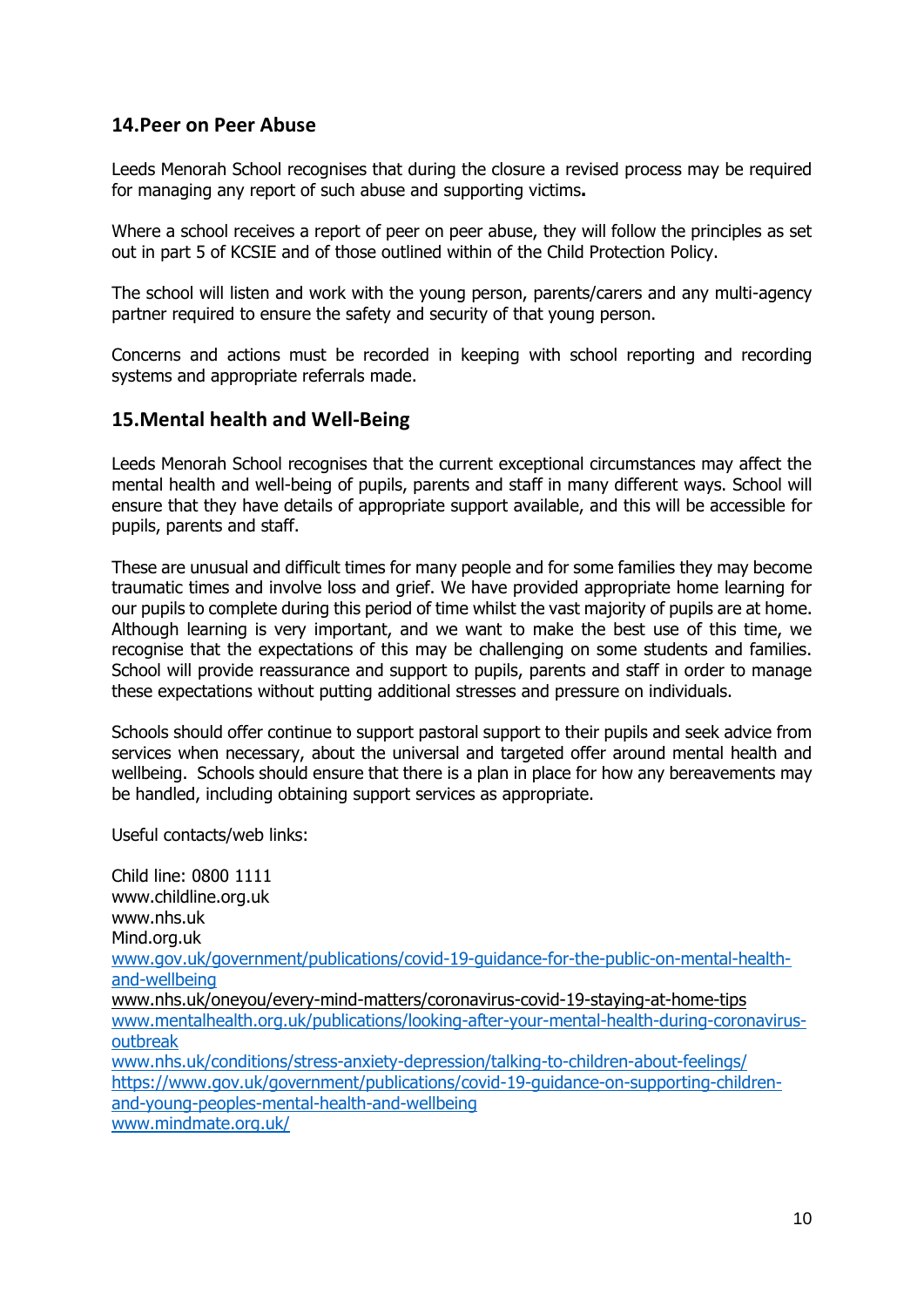## **16.Staff who bring their own children into school due to a lack of suitable alternative childcare**

In addition to advice issued centrally by the Local Authority on this issue: where these are pre school children schools must also have regard to the Disqualification Regulations 2018: The Childcare (Disqualification) Regulations 2018 and [Childcare Act 2006,](http://www.legislation.gov.uk/ukpga/2006/21/contents) which set out who is disqualified from working with children.

## **17.Support from the Local Authority**

The Children's Services Education Safeguarding Team will continue to provide support and guidance as appropriate to enable DSLs to carry out their role effectively.

## **18.The use of personal mobile phones.**

Due to the close-knit nature of our school community with many parents also being teachers, there will be situations where staff and parents will interact via mobile phone. In situations where staff have agreed to use their own personal mobile phone to make contact with families, the staff and school will need to put in place systems to avoid misuse. Parents should always try to contact the school at the first point of call.

We recognise that at times when the school is operating online, there will be situations when a parent may need to contact a teacher on their personal phone, but since should only when deemed essential.

Staff who require access to their mobile phone during the school day due to test and trace notifications (for instances such as their own children who may require picking up due to collapsed bubbles etc..) will be required to follow the principles set out in the guidance for safer working practice (12. Communication with children (including the use of technology)). Mobile phones should be used in line with individual school guidance and should not be used for non-educational purposes when supervising or teaching children. Staff should take reasonable steps to ensure they are not distracted from their duties by non-urgent alerts or notifications. Where staff receive urgent alerts related to the COVID track and trace NHS App or their own children's school they should follow school procedures to ensure continuity of supervision for any children in their care.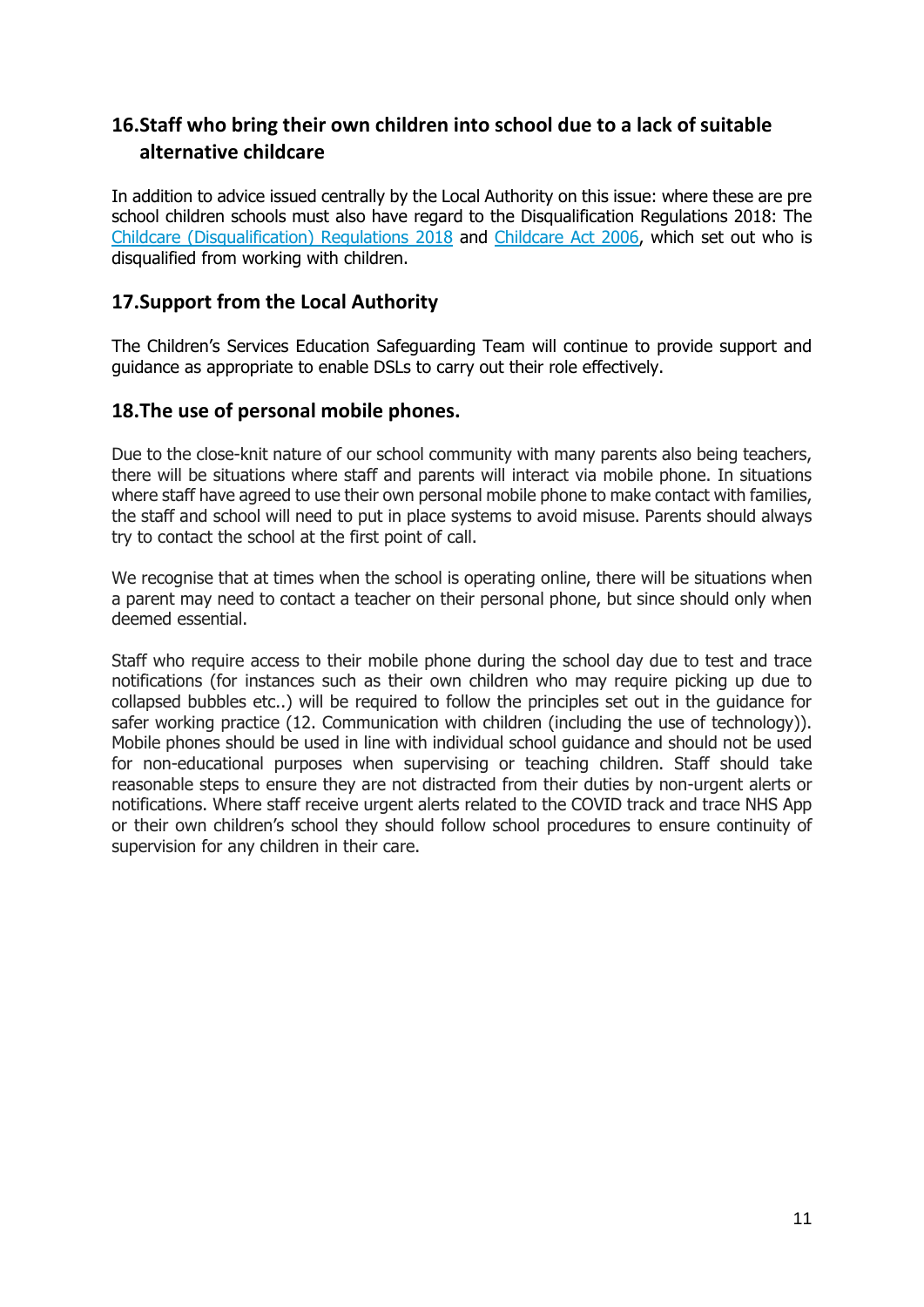## **Appendix 14 – Covid 19**

Our school continues to operate in response to coronavirus and changes to guidance. Our safeguarding principles remain the same:

- the best interests of children will always continue to come first
- if anyone in the school has a safeguarding concern about any child they will continue to act as per our policy and act immediately
- a DSL or deputy will be available
- it remains essential that unsuitable people will not be allowed to enter the children's workforce and/or gain access to children
- children will continue to be protected when they are online

The new Omnicron variant has meant that we will be reinstating mask wearing for all visitors within school and we will go through the visitor information sheet with all visitors.

Due to the current COVID-19 pandemic and the new Omnicron variant, this may result in children isolating and staff should be on high alert for signs and symptoms of abuse. In addition, staff should be alert to any signs and symptoms of mental health issues. Staff should be alert for any pupils who may be struggling to deal with bereavement issues.

Staff and volunteers will be aware that they may identify new safeguarding concerns about individual children as they see them in person following an absence from school.

All suspected cases should be brought to the immediate attention of the DSL.

The DSL will provide support to teachers and pastoral staff to ensure that contact is maintained with children (and their families) who are isolating from school. Where possible staff will try and speak directly to children to help identify any concerns. Staff will be encouraged (where possible) to make calls from the school's phones and devices. Where staff use personal phones to make calls, they should withhold their personal number.

We recognise the importance of ensuring relevant safeguarding and welfare information held on all children (including returning children) remains accurate. The DSL will do all they reasonably can to ask parents and carers to advise them of any changes regarding welfare, health and wellbeing that they should be aware of before a child returns.

#### **The Designated Safeguarding Lead (DSL) and DDSLs - safeguarding coordination**

The DSL & DDSLs will continue to support staff and children regarding new concerns.

We aim to have our trained DSL available on site for much of the time. In exceptional circumstances this may not always be possible, and where this is the case they will be available to be contacted via phone or online video.

In a context where the DSL or DDSLs are not consistently available on-site, the Senior leader will take responsibility for co-ordinating safeguarding on site. This will include updating and managing access to child protection files, liaising with the offsite DSL and as required - liaising with children's social workers where they require access to children in need and/or to carry out statutory assessments at the school.

All staff and volunteers will have access to our trained DSL and know on any given day who that person is and how to speak to them.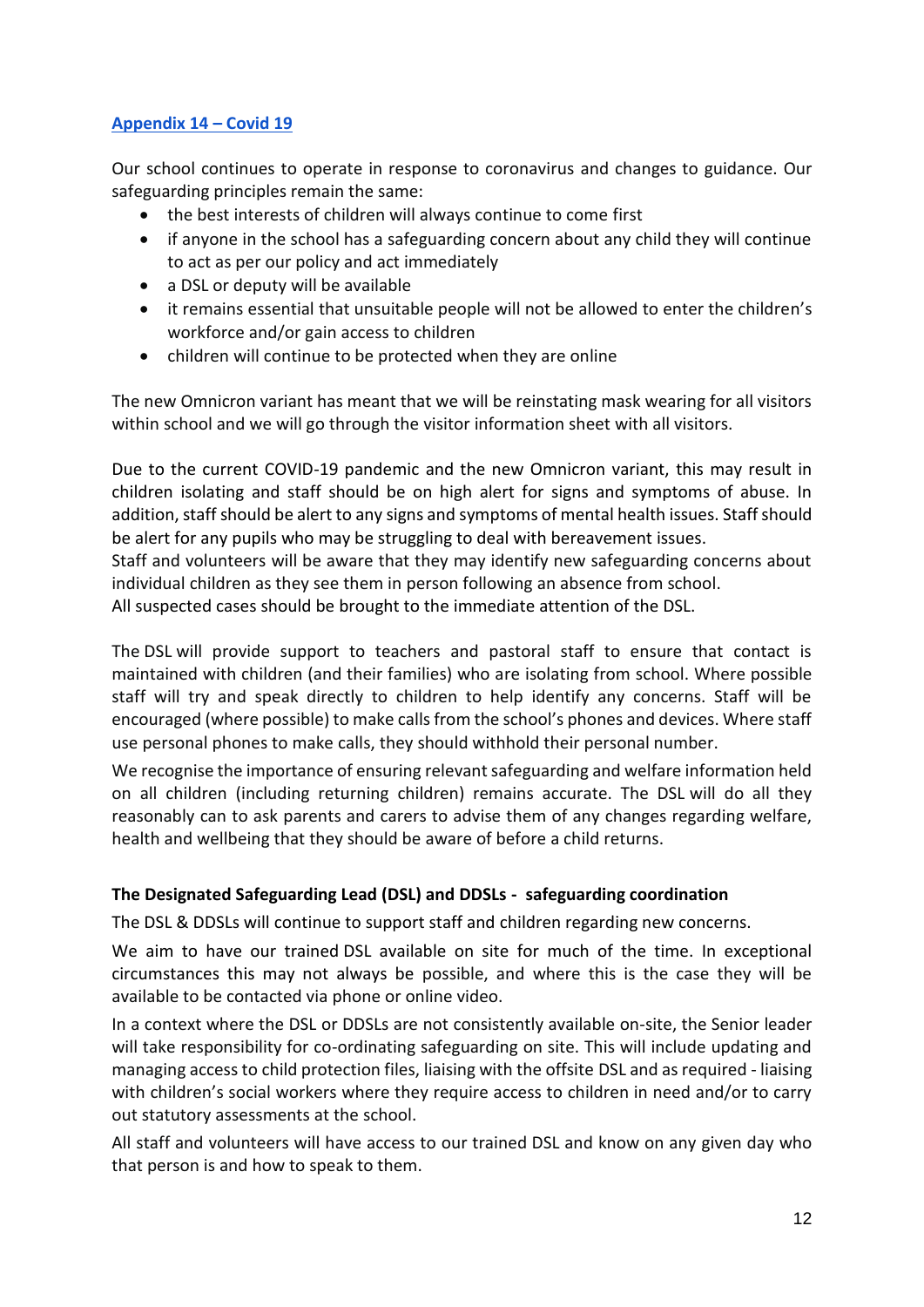The DSL will follow any updated advice received from the local safeguarding partners. The DSL will be leading the school input into the local arrangements.

The DSL will follow any updated advice received from local authorities regarding children with education, health and care (EHC) plans, the local authority designated officer and children's social care, reporting mechanisms, referral thresholds and children in need.

The DSL will continue to take the lead on ensuring that the school works with and supports children's social workers, the local authority virtual school head for looked-after and previously looked-after children and any other relevant safeguarding and welfare partners.

It is acknowledged that DSL training is unlikely to take place during this period (although the option of online training can be explored). For the period coronavirus measures are in place, our trained DSL will continue to be classed as a trained even if they miss their refresher training.

The DSL will continue to do what they reasonably can to keep up to date with safeguarding developments, such as via safeguarding partners, newsletters and professional advice groups.

As the school continues with wider opening the DSL will consider any challenges in a child protection context and reflect them in the child protection policy as appropriate.

#### **Staff training and safeguarding induction**

All existing staff have already had safeguarding training and have read part 1 of KCSIE. Staff will be made aware of any new local arrangements, especially if these are being reviewed/changed as a result of more children returning, so they know what to do if they are worried about a child.

Where new staff are recruited, or new volunteers enter the school, they will continue to be provided with a safeguarding induction. An up to date child protection policy will support this process as will part 1 of [KCSIE.](https://www.gov.uk/government/publications/keeping-children-safe-in-education--2)

#### **Identification of vulnerable children**

Vulnerable children for the purposes of continued attendance during the coronavirus outbreak are those across all year groups who:

are assessed as being in need under section 17 of the Children Act 1989, including children who have a child in need plan, a child protection plan, have input from a social worker, or who are a looked-after child

have an education, health and care (EHC) plan and it is determined, following risk assessment [\(risk assessment guidance\)](https://www.gov.uk/government/publications/coronavirus-covid-19-send-risk-assessment-guidance/coronavirus-covid-19-send-risk-assessment-guidance), that their needs can be as safely or more safely met in the educational environment

have been assessed as otherwise vulnerable by our school or other educational providers or local authorities (including children's social care services), and who could therefore benefit from continued attendance. This might include children on the edge of receiving support from children's social care services, adopted children, those living in temporary accommodation, those who are young carers and others at the school's and local authority's discretion

Local authorities have the key day-to-day responsibility for delivery of children's social care. When relevant, social workers and virtual school heads will continue to work with vulnerable children in this difficult period.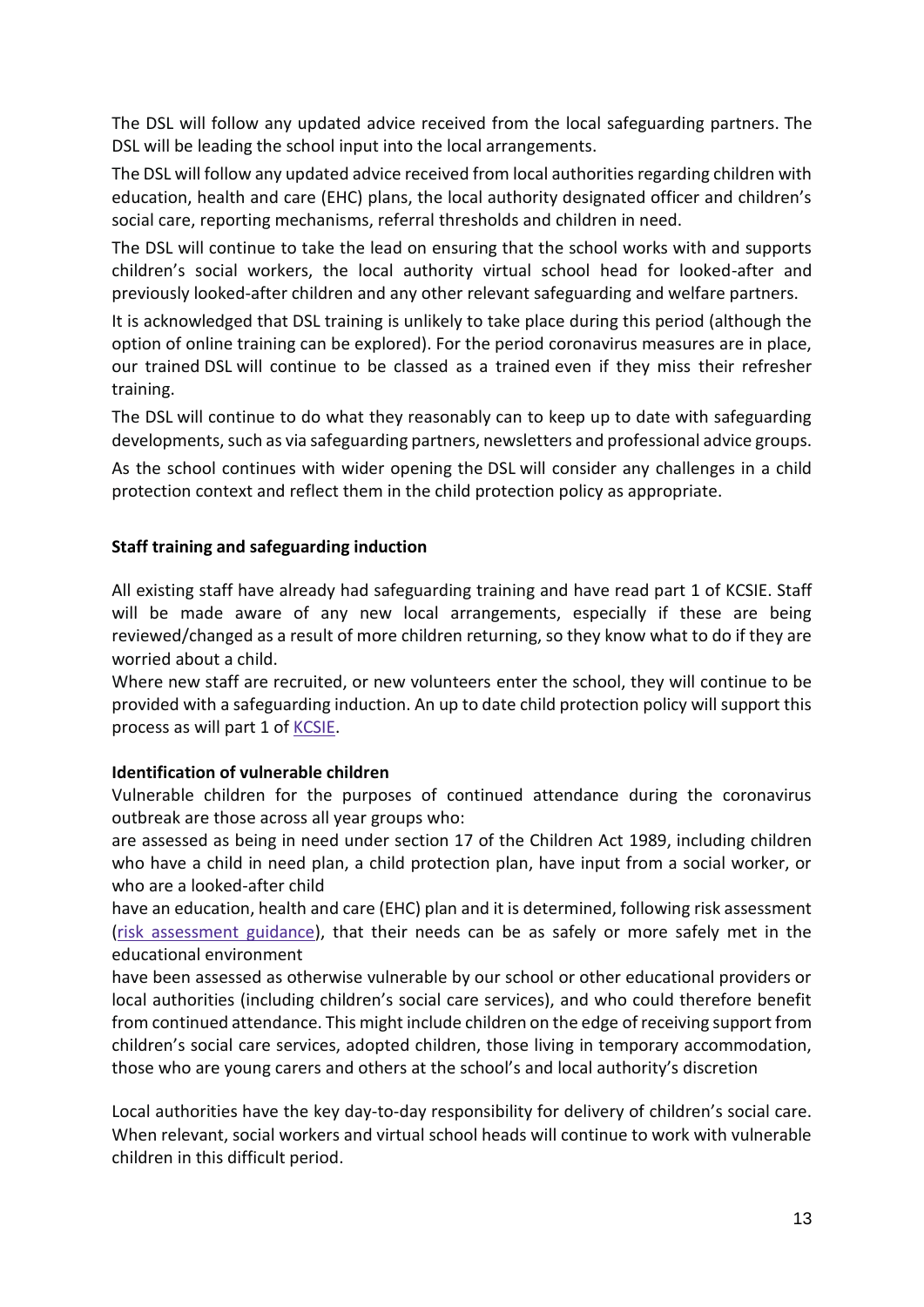Our staff (supported by the DSL) will continue to work with and support children's social workers, virtual school heads and any other relevant safeguarding and welfare partners to help protect vulnerable children.

#### **Attendance**

Vulnerable children attendance is expected, where it is appropriate for them (that is, where there are no shielding concerns for the child or their household, and/or following a risk assessment for children with an EHC (Education, Health and Care) Plan, so that they can gain the educational and wellbeing benefits of attending. Vulnerable children – regardless of year group – that have not been attending during the initial phases of the lockdown are expected from June  $1^{st}$ , or a later date(s) if considered by our LA, school governance and management, to return to nursery, early years or school provision where this would be appropriate for them to do so.

We will work with and support the relevant families and pupils to return to school, where attendance is appropriate. A brief summary of attendance expectations across the different groups of vulnerable children is as follows:

- for vulnerable children who have a social worker, attendance is expected unless the child/household is shielding or clinically vulnerable (see the advice set out by Public Health England on [households with possible coronavirus infection](https://www.gov.uk/government/publications/covid-19-stay-at-home-guidance) and [shielding and](https://www.gov.uk/government/publications/guidance-on-shielding-and-protecting-extremely-vulnerable-persons-from-covid-19)  [protecting people defined on medical grounds as clinically extremely vulnerable](https://www.gov.uk/government/publications/guidance-on-shielding-and-protecting-extremely-vulnerable-persons-from-covid-19)
- for vulnerable children who have an education health and care (EHC) plan, attendance is expected where it is determined, following [risk assessment,](https://www.gov.uk/government/publications/coronavirus-covid-19-send-risk-assessment-guidance/coronavirus-covid-19-send-risk-assessment-guidance) that their needs can be as safely or more safely met in the educational environment
- for vulnerable children who are deemed otherwise vulnerable, at the school, college or local authority discretion, attendance is expected unless the child/household is shielding or clinically vulnerable (see the advice set out by Public Health England on [households with possible coronavirus infection](https://www.gov.uk/government/publications/covid-19-stay-at-home-guidance) and [shielding and protecting](https://www.gov.uk/government/publications/guidance-on-shielding-and-protecting-extremely-vulnerable-persons-from-covid-19)  [people defined on medical grounds as clinically extremely vulnerable](https://www.gov.uk/government/publications/guidance-on-shielding-and-protecting-extremely-vulnerable-persons-from-covid-19)

We will continue to notify social workers where children with a social worker do not attend, and will also continue to follow up with any parent or carer whose child has been expected to attend and does not do so.

To support the above, we will find opportunity when communicating with parents and carers, to confirm emergency contact numbers are correct and ask for any additional emergency contact numbers where they are available.

Parents and carers will not be penalised if their child does not attend educational provision.

The online Educational Setting Status form which gives the Department for Education daily updates on how many children and staff are attending, will be continued to be submitted.

The attendance registers will be taken again once school is open as usual for all pupils.

#### **Mental health**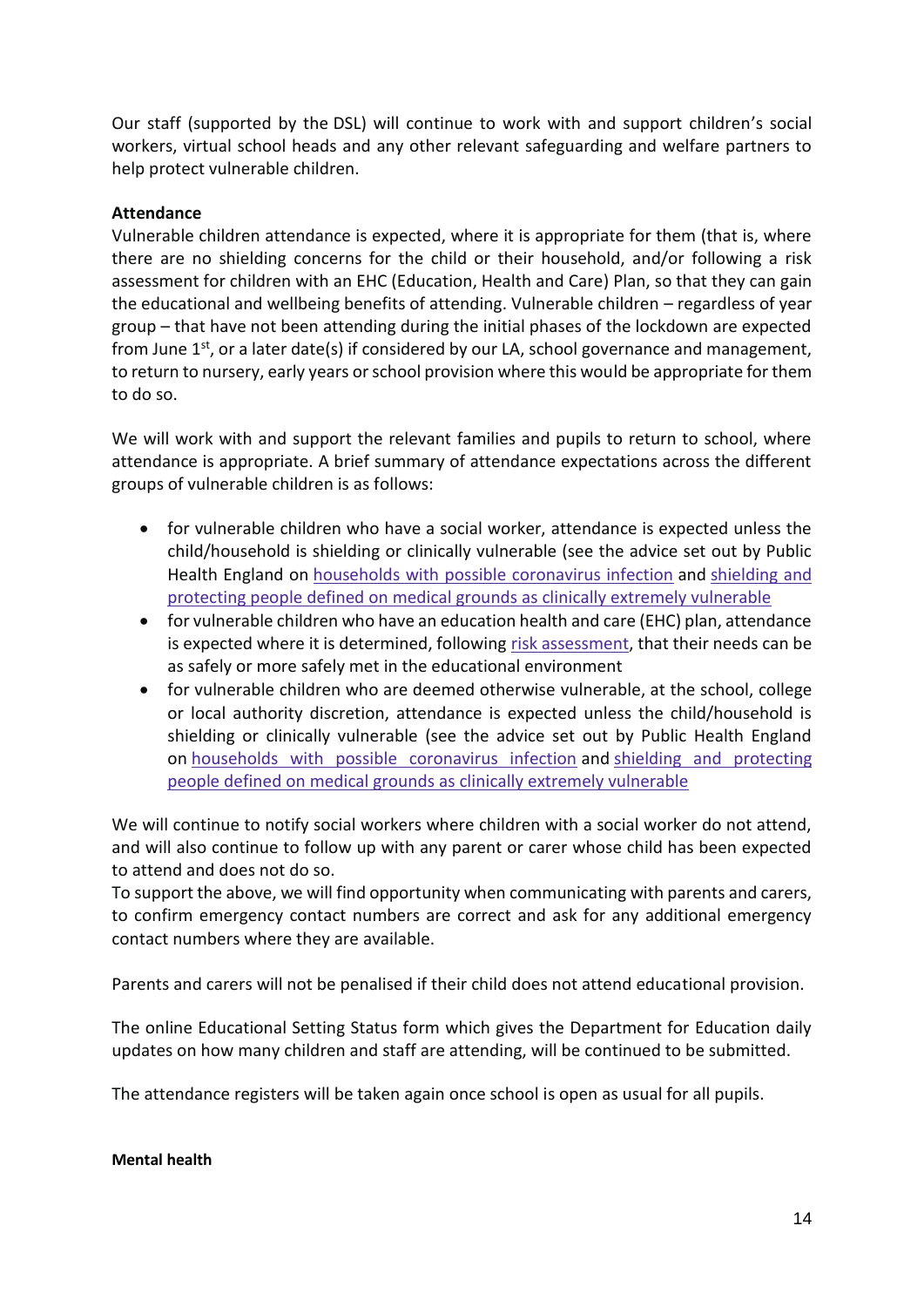The current circumstances can affect the mental health of pupils and their parents in a way that affects behaviour.

Some children may return to school having been exposed to a range of adversity including bereavement and long term anxiety. This may lead to an increase in social, emotional and mental health (SEMH) concerns.

The DfE guidance on mental health [and behaviour in schools](https://www.gov.uk/government/publications/mental-health-and-behaviour-in-schools--2) helps to identify children who might need additional support, and to put this support in place. The guidance sets out how mental health issues can be displayed in a range of different ways, all of which could be an indication of an underlying problem. This can include for example being fearful or withdrawn; aggressive or oppositional; or excessive clinginess.

Additionally, where children have special educational needs and disabilities (SEND), their provision may have been disrupted during partial school closure and there may be an impact on their behaviour. Some children will need additional support and access to services such as Educational Psychologists, social workers, and counsellors. For children and young people with SEND, it will be especially important to teach new norms and routines around protective measures and personal hygiene clearly and accessibly.

We will work with parents and carers so the pupil can access provision from external providers should our own resources not be sufficient. This may be delivered in different ways, for example over the phone for those children still not attending provision, or from specialist staff or support services.

Teachers will be aware of the impact the current circumstances can have on the mental health of those students/pupils (and their parents) who are continuing to work from home, including when setting expectations of childrens' work.

The DfE has provided separate [guidance on remote education practices](https://www.gov.uk/guidance/remote-education-practice-for-schools-during-coronavirus-covid-19) during the coronavirus outbreak.

#### **Online safety in school**

The school computers which are used by pupils have the browser protection 'Qustodio' which limits websites to those deemed appropriate for children. (The DfE has [guidance on what](https://www.saferinternet.org.uk/advice-centre/teachers-and-school-staff/appropriate-filtering-and-monitoring)  ["appropriate" looks like](https://www.saferinternet.org.uk/advice-centre/teachers-and-school-staff/appropriate-filtering-and-monitoring)) These provisions are in place to protect children when they are online on the school's IT systems.

The schools' Online safety at School and Home Policy has been distributed to parents and Miss Naomi Drapkin DSL delivers the Policy to pupils. Mrs Debra Samuel (IT computer guru.com) now maintains the IT Systems and updates Virus guards and Qustodio browser protection on the computers which the children use.

#### **Children and online safety away from school**

We will continue to do all we reasonably can to keep all children safe whilst more children return to school and others continue to stay at home, who in many cases will continue to engage with school online/remotely.

It is important that all staff who interact with children, including online/remotely, continue to look out for signs a child may be at risk. Any such concerns should be dealt with as per the child protection policy and where appropriate referrals should continue to be made to children's social care and as required, the police.

#### **Virtual lessons and live streaming**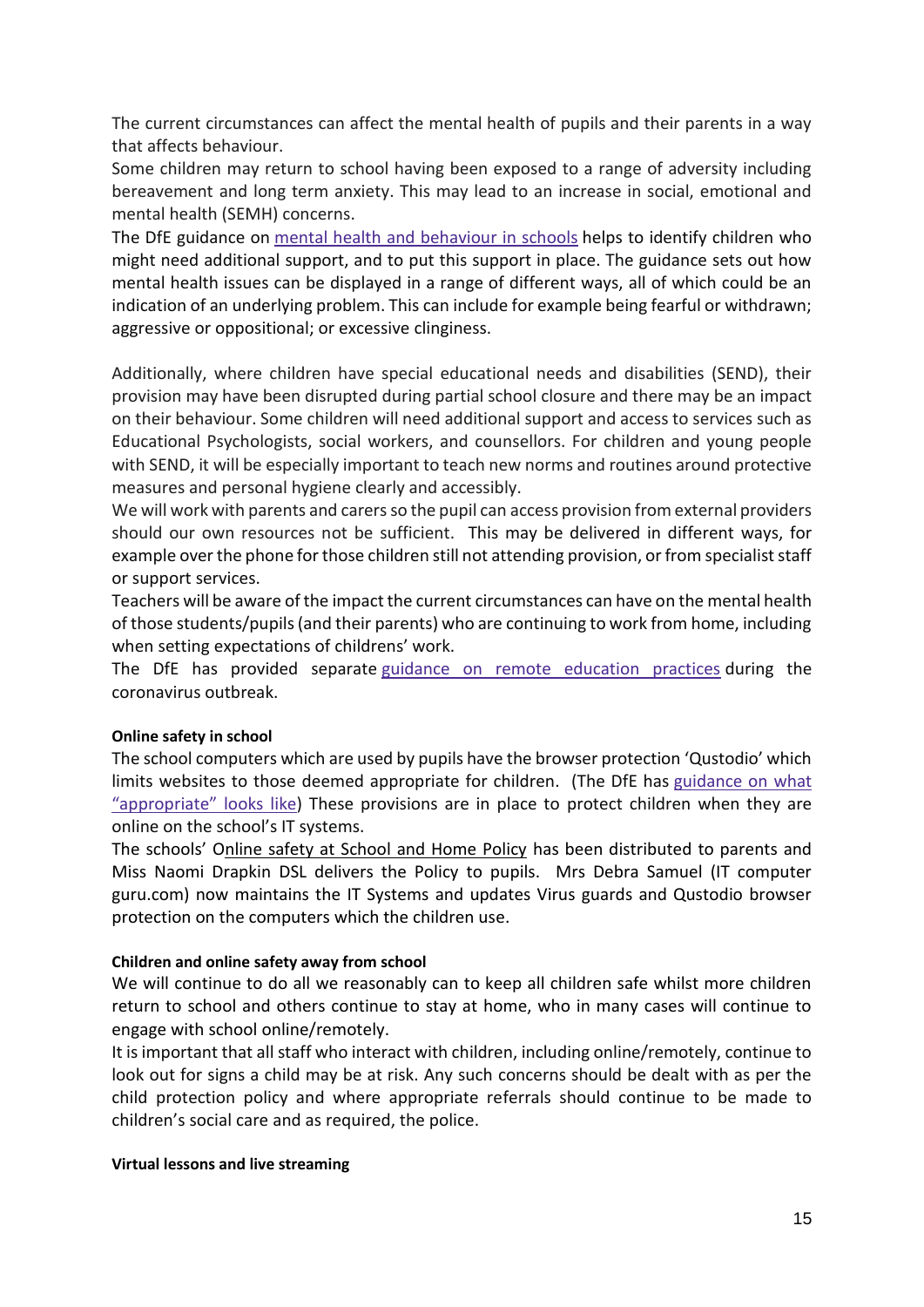During Lockdown, lessons were provided throughout the day via Zoom. This is now on hold as we have returned to school but will be reinstated in the case of another lockdown. As there is no expectation that teachers should live stream or provide pre-recorded videos, we will continue to consider the approach that best suits the needs of our children and staff.

We recognize that teaching from home is different to teaching in the classroom. Teachers should try to find a quiet or private room or area to talk to pupils, parents or carers; and when broadcasting a lesson or making a recording, will also consider what will be in the background.

#### **Online safety**

We will continue to consider the safety of our children if they are asked to work online. The starting point for online teaching will be that the same principles as set out in our staff behaviour policy (also known as a Staff code of conduct Policy ) must be followed. This policy includes the acceptable use of technologies, staff pupil/student relationships and communication including the use of social media. The policy will apply equally to any existing or new online and distance learning arrangements which are introduced.

We have considered as much as is reasonably possible, if our existing policies adequately reflect that some children (and in some cases staff) may continue to work remotely online. In such a case an annex/addendum summarising key coronavirus related changes may be added to those policies.

Our school will ensure that children who are asked to work online have very clear reporting routes in place so they can raise any concerns whilst online. As well as reporting routes back to ourselves we will also signpost children to age appropriate practical support from the likes of:

TAG [UK Safer Internet Centre](https://reportharmfulcontent.com/) - to report and remove harmful online content [Childline](https://www.childline.org.uk/?utm_source=google&utm_medium=cpc&utm_campaign=UK_GO_S_B_BND_Grant_Childline_Information&utm_term=role_of_childline&gclsrc=aw.ds&&gclid=EAIaIQobChMIlfLRh-ez6AIVRrDtCh1N9QR2EAAYASAAEgLc-vD_BwE&gclsrc=aw.ds) - for support [CEOP](https://www.ceop.police.uk/safety-centre/) - for advice on making a report about online abuse

We will continue to be in regular contact with parents and carers and we will use these communications to reinforce the importance of children being safe while learning remotely/online. It is especially important for parents and carers to be aware of what their children are being asked to do remotely/online, including any sites/phonelines they will asked to access and be clear who from the school (if anyone) their child is going to be interacting with remotely or online.

We will evaluate whether our parent body includes some parents and carers who may choose to supplement the school remote/online offer with support from online/remote education companies and in some cases individual tutors. Should this be the case, we will use our communications with parents and carers, to emphasise the importance of securing online support from a reputable organisation/individual who can provide evidence that they are safe and can be trusted to have access to children.

Support for parents and carers to keep their children safe online includes:

[Thinkuknow](http://www.thinkuknow.co.uk/) provides advice from the National Crime Agency (NCA) on staying safe online